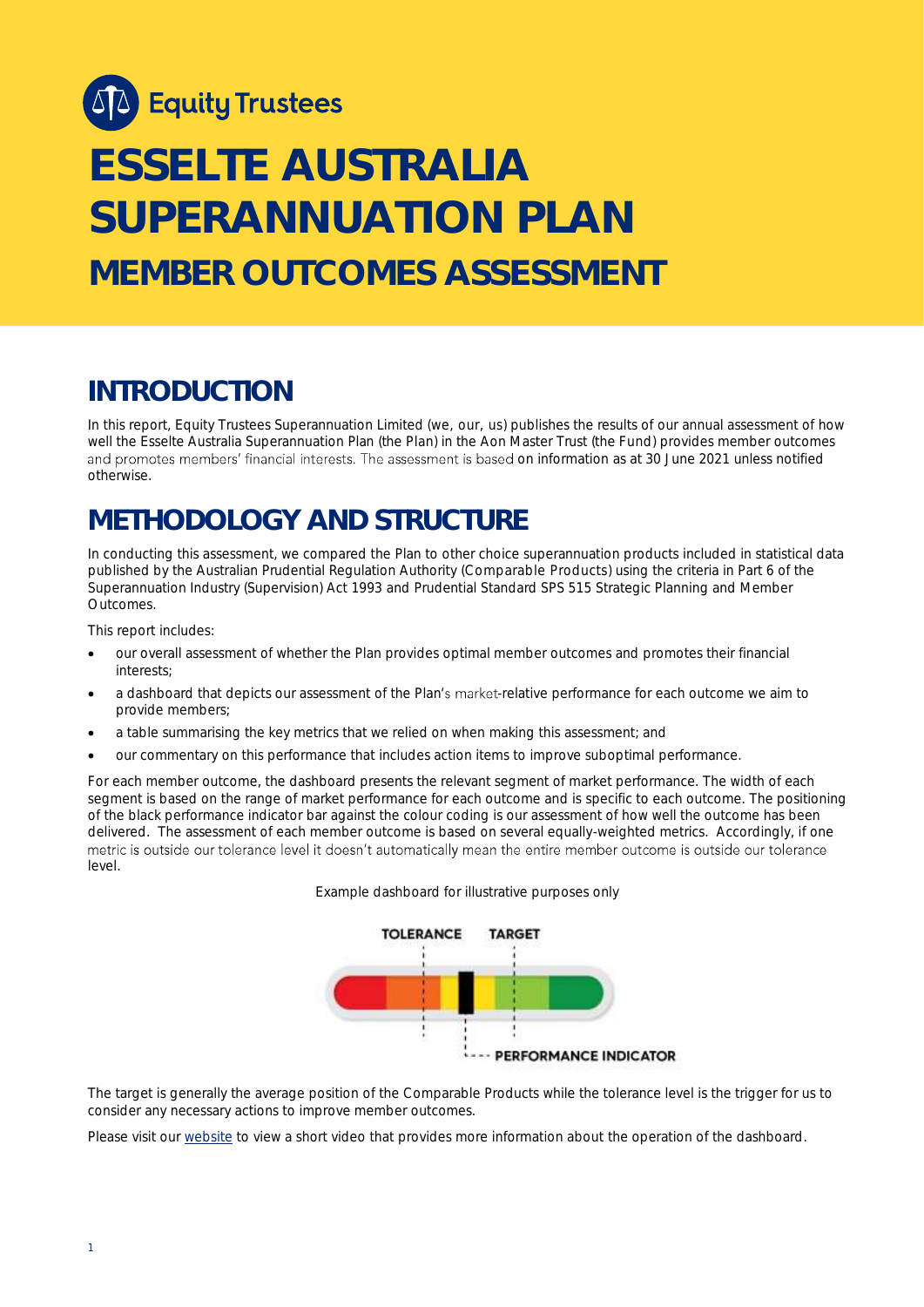

# **OVERALL ASSESSMENT**

Having carefully considered the comparisons of the Plan with Comparable Products set out in this report, including the dashboards, metrics, commentary and other relevant information available to us at the time of writing, we have concluded that as a result of the following factors the Plan is promoting members' financial interests:

- 1. the Plan is in a satisfactory financial position;
- 2. the options, benefits and facilities offered in the Plan are appropriate for members; and
- 3. the scale of the Plan and the Fund does not disadvantage members.

## **DASHBOARD**

### STRATEGIC CONTEXT

Working together with the Fund's Promoter, smartMonday, our purpose is to support members to meet their financial goals and grow their superannuation savings through smart, easy to understand actions which contribute to the long-term growth of their savings.

To support this purpose, our goals for the Fund are to deliver long term sustainable investment returns and fee structures, grow the fund organically and strategically, rationalise and simplify the operational structure, maintain strong governance, improve member engagement, and develop and offer innovative and needs-based solutions to improve member outcomes.

The Plan is a defined benefit product.

### FINANCIAL POSITION



#### **Commentary**

The performance indicator measures the Plan's capacity to pay out all members' benefits from existing assets in the event they were all to leave the Fund at the same time.

As the performance indicator is within our tolerance level, no remedial action is required as a result of this assessment.